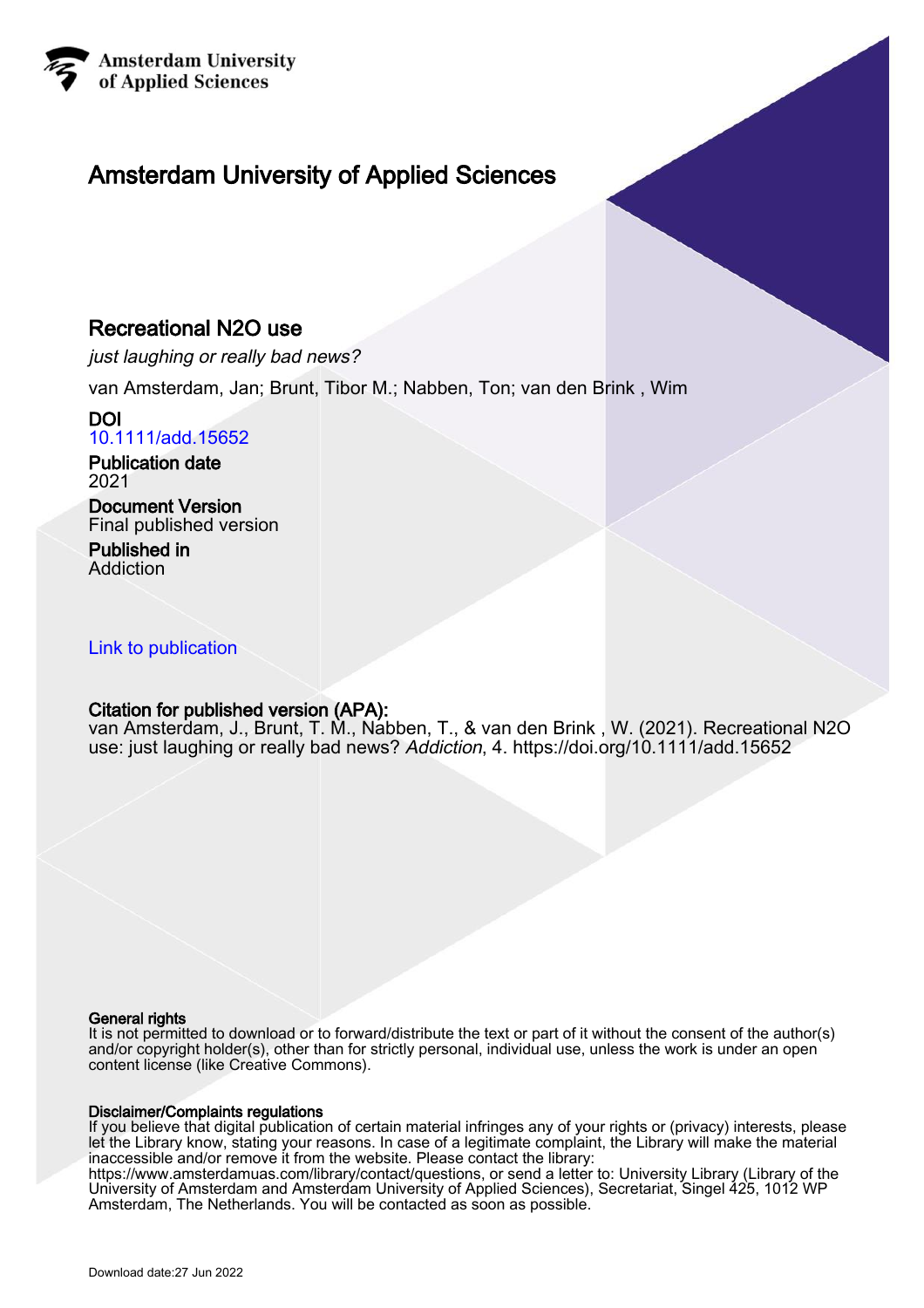#### EDITORIAL

## **ADDICTION**

# Recreational  $N<sub>2</sub>O$  use: just laughing or really bad news?

There is evidence of a global increase in  $N_2O$  use among young people, along with a low level of awareness about the risks of prolonged/heavy use and late presentation to treatment after experiencing side effects. We advocate a combined effort of legislation and better education about side effects to limit problems associated with excessive N<sub>2</sub>O use.

Nitrous oxide ( $N<sub>2</sub>O$ ; laughing gas) has been inhaled by hundreds of millions of patients in medical settings for acute pain control mainly in surgery and dentistry since 1844. N<sub>2</sub>O also has a long history of recreational use, but recently, there has been an increase in recreational  $N_2O$  use in many countries, including Australia, United Kingdom, United States, the Netherlands, and China [1–3]. The highest rate of last year  $N_2O$  use was found in the United Kingdom in 2019/2020 with 8.7% of youngsters age 16 to 24 years [4] using  $N_2O$ in the past year, although it has stabilized over the past few years. In the United Kingdom,  $N_2O$  use is the second most popular drug among 16- to 24-year-olds, following cannabis [5]. In Australia, an increase of 8% in 2003 to 67% in 2020 was reported among recreational drug users in New South Wales [6]. The apparent upsurge of  $N_2O$  use and the related public nuisance (empty balloons, canisters and bulbs) have led to an increased coverage in the media demanding legislative measures aiming to take  $N_2O$  out of legal circulation in some countries [7], although some experts are warning that criminal drug runners will then control the market and young minors will be exposed to a myriad of more harmful controlled drugs. They propose instead that youngsters should be approached with credible information to limit their use, raise awareness of early symptoms (persistent numbness and tingling in feet, mouth, tongue and fingers) and seek help [8].

Although general prevalence data are lacking for most countries and  $N<sub>2</sub>O$  use is usually not included in general population surveys, there are some indications that problematic  $N_2O$  use is on the rise [1,2,9]. In the United States, the number of  $N_2O$  related cases reported to the Food and Drug Administration (FDA) (FDA Adverse Event Reporting [FAERS] data) increased from 25 in 2012 to 2015 to 99 in 2016 to 2019 [10], which referred in 70% of cases to subjects age 13 to 29 years. The FAERS cases ( $n = 128$ ) comprised hospitalization (34%), disabling events (7%), life threatening events (7%) and fatalities (25%). Improved registration of the  $N_2O$ -related events (e.g. coding) may partly explain the increasing trends in  $N<sub>2</sub>O$  related adverse events, but several studies from other countries have shown a similar gradual increase in clinical cases [2,9,11,12].

It has been noted that some patients wait too long before seeking medical assistance [1,11]. One of the reasons is shame. This became specifically apparent in a small subgroup of young Muslim heavy  $N<sub>2</sub>O$  users [13]. Moreover, their use of  $N_2O$  in high quantities for prolonged periods suggests that  $N_2O$  may have some dependence liability. In addition, a shift was noted in the Netherlands from using standard cartridges (8 g) to using 2-kg tanks. A specific harm, observed in the Netherlands, was the increased number of  $N<sub>2</sub>O$ related traffic accidents (from 130 in 2017 to 960 mid-2019) [14]. However, no distinction was made between accidents because of  $N<sub>2</sub>O$  intoxication and accidents because of filling balloons while driving.

Based on hospital data, it was concluded that the COVID-19 lockdown may have generated a further increase in the abuse of  $N_2O$ and more neurological hospital admissions [2,3]. The pandemic may have disturbed drug trafficking and shifted national drug consumption trends, because of shortage of drugs, like cocaine and heroin, may have facilitated the increased consumption of locally produced or more accessible and cheaper substances, like  $N_2O$  and cannabis. For example, the use of ecstasy, a typical party drug, decreased during the lockdown [15]. However, a report from the Netherland noted a decrease in ecstasy and  $N_2O$  use during the COVID-19 lockdown because of a lack of social opportunities [16].

The typical recreational N<sub>2</sub>O user takes ≤5 hits (whippets) in a single session [8] and is unaware of its side-effects [17]. Although incidental  $N_2O$  use is indeed associated with little or no harm, prolonged use of high doses may lead to neurological damage [8], including generalized demyelinating polyneuropathy, resulting in paraesthesia, unsteady gait, weakness and even paralysis because of spinal cord injury [1,2,8,11]. In almost all clinical cases,  $N_2O$ -related neurological symptoms were accompanied by vitamin  $B_{12}$  (cyanocobalamin) deficiency [1,8,9,18]. In the absence of timely supplement with vitamin  $B_{12}$ , excessive N<sub>2</sub>O use causes increases in homocysteine and methylmalonic acid, which attributes to demyelination of the spinal cord. Some reports explicitly stated that patients presented too late to hospital for adequate treatment [1,11].

In conclusion, there is evidence of a global increase in  $N_2O$  use and  $N<sub>2</sub>O$ -related harm and concerns are raised about the specific popularity of  $N_2O$  use among young subjects (16-24 years.), the low level of awareness about the risks to prolonged and/or heavy  $N_2O$ use, and the late presentation to treatment after experiencing side-effects. Therefore, we advocate a combined effort of legislation (reducing availability of  $N_2O$ ) and better education of potential users (including  $N_2O$  information in existing prevention strategies) and medical professionals about side-effects to limit problems associated with (excessive)  $N<sub>2</sub>O$  use. In addition, hospital doctors and neurologists should take into account homocysteine, methylmalonic and